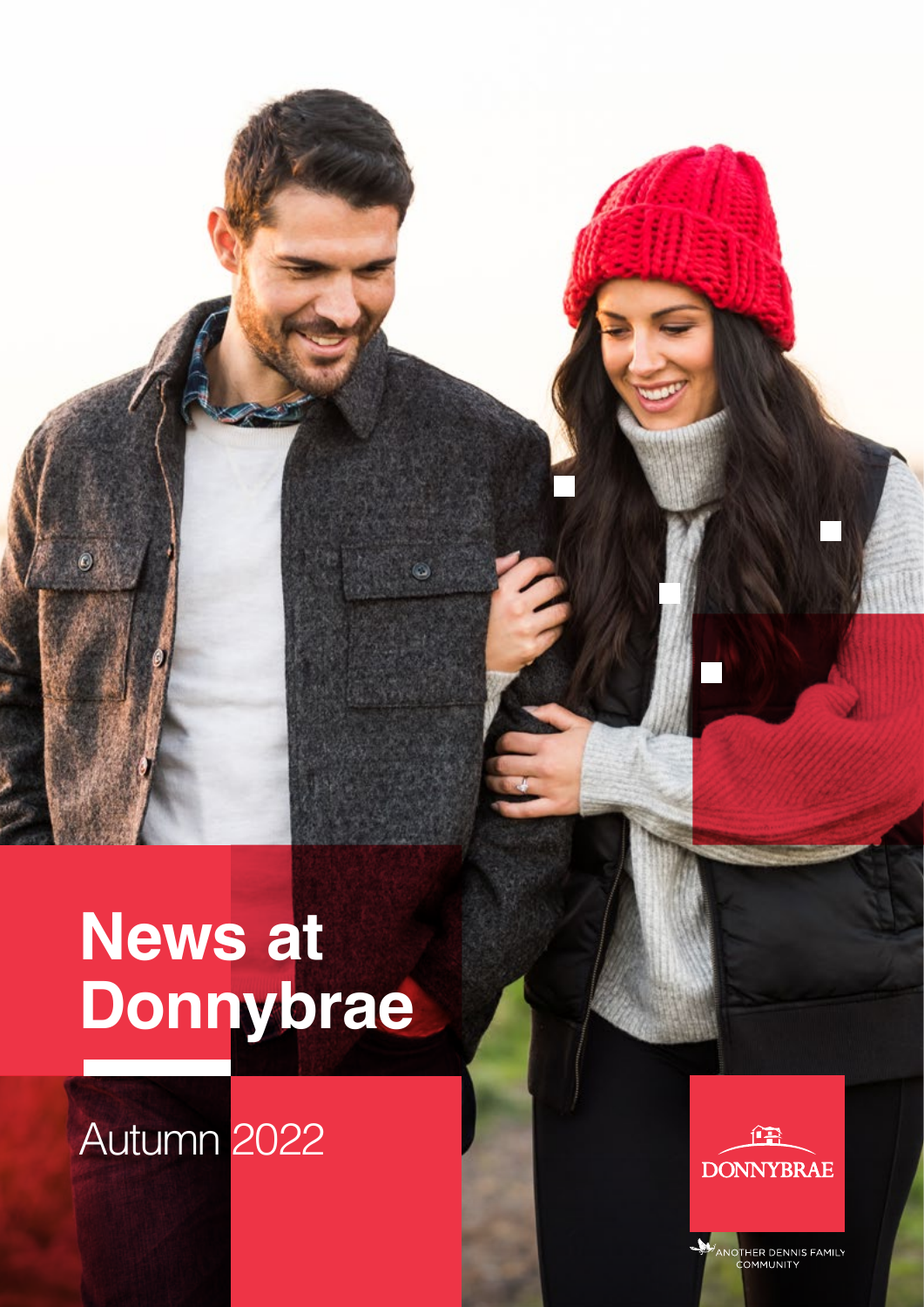The residential precincts across Donnybrae<br>
continue to take shape with construction<br>
progressing at a rapid pace across the estate. continue to take shape with construction

There is some exciting news for owners in Stages 8 and 9 with all civil works on this section of the site now completed, and we have also received the Statement of Compliance for the same. Streetscape works across these stages are being finalised and are expected to commence in the upcoming weeks.

Land titling for these stages is also now complete, which means landowners can now commence submitting applications for approvals for their home plans to the Donnybrae Design Review Panel.

Design guidelines benefit everyone by encouraging visually appealing and cohesive streetscapes that will create the unique Donnybrae 'look'. To understand how these



guidelines work, please feel free to check the help videos available on [https://donnybrae.com.au/design-guidelines.](https://donnybrae.com.au/design-guidelines)

The construction contract for Stage 13 has now been awarded and physical site works will commence shortly.

> Sam Hewa is the newest addition to the Donnybrae<br>team, having commenced as a sales consultant at<br>the end of 2021. team, having commenced as a sales consultant at the end of 2021. relates well to many of Donnybrae's customers who come from all over the world.

Work has been progressing well and as per schedule on the Branch Sewer Hay Hill Boulevard with completion expected to be completed in June 2022.

> Aside from his mission to help all different types of buyers to find the perfect block of land on which to build their dream home, Sam is endeavouring to learn how to ask "How are you?" in as many languages as possible!

There's nothing like a change of season to spur us<br>
into cleaning mode. Be it a general household clear<br>
from top to toe, or a full garage clean out to create into cleaning mode. Be it a general household clean more space and move along those unwanted, broken or unused bits and pieces.

While Sam brings more than 15 years of accumulated experience in real estate sales, customer service, banking and finance, accountancy, documentation, and compliance, and planning and coordination to the role, he has focused his career on real estate property and land sales since 2010.

Check your items are suitable for collection - if it's unwanted, has a plug, cord, or battery, it's e-waste and no longer

His exposure to selling off-the-plan apartments, townhouses and house and land packages, as well as listing and selling established properties, mean he is a wealth of knowledge when it comes to all things property.

Sam migrated from Sri Lanka 12 years ago, so he also

In his life away from work, Sam likes to play badminton and tennis, as well as going for bike rides with his family and dog, Kiki. He follows Essendon in the AFL and is a keen supporter of the annual Royal Children's Hospital Good Friday Appeal.

### **WHAT DOES SAM LOVE MOST ABOUT DONNYBRAE?**

"The opportunity to be part of the team creating a thriving boutique community. Also being able to help clients throughout their buying process - finding the right block of land, choosing the builder, and building their dream home. There's nothing more enjoyable than witnessing the development of a great community within a short period of time, and when people proudly call it home!"

Be sure to pop into the Donnybrae land sales office soon and ask Sam "How are you?" in your chosen language!

## Construction Update

## Meet the newest member of the Donnybrae team!

Each financial year the City of Whittlesea provides households with a variety of waste disposal options for household items that are broken or cannot be reused. If your unwanted household items are reusable and in good condition, please donate or sell unwanted household items.

### **WHAT TO DO BEFORE YOU BOOK?**

accepted in any bin and won't be picked up. To recycle fluorescent light globes, household batteries, mobile phones and accessories, cameras and accessories, printer cartridges and x-rays take them to one of our community recycling stations. For more information visit:

https://www.whittlesea.vic.gov.au/waste-environment/ bins-and-waste/hard-rubbish-collection

### **HOW TO BOOK A HARD WASTE COLLECTION**

Book your free hard waste collection by calling 9217 2170 with the details of the items to be collected. Your collection date will then be confirmed.

A standard hard waste collection equals 2 large hard waste items (e.g. a mattress and 2-seater couch) and 2 small hard waste items (e.g. boxes of odds and ends).

Place your hard waste material neatly on your nature strip the night before collection, ensuring it is contained and will not blow or wash away. Your waste material must be able to be easily lifted by 2 people to shoulder height.

Extra items that you place out for collection but do not mention when making your initial booking will not be collected.



## Time for a household clean-up?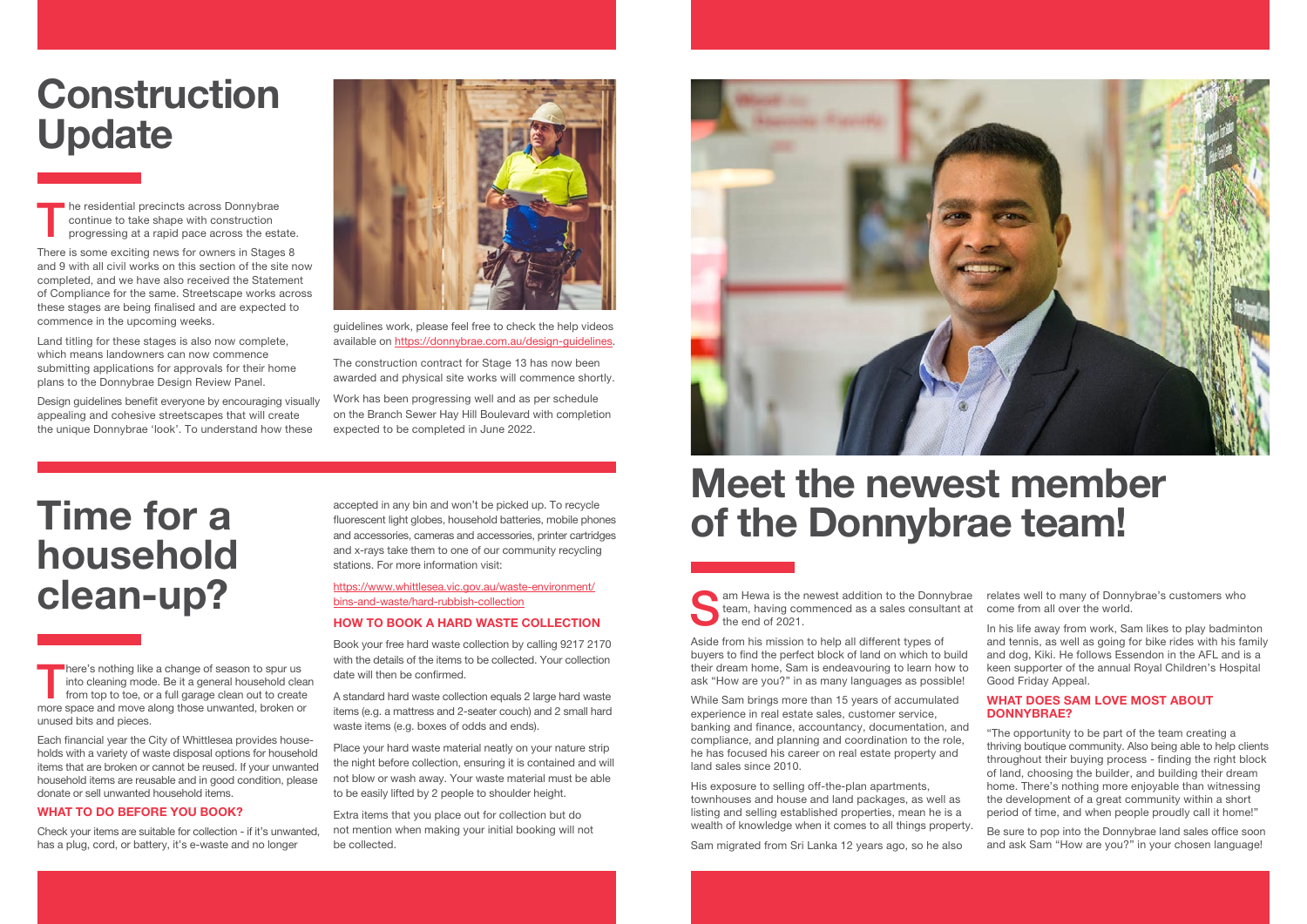<sup>t</sup> Donnybrae, we believe that a connected<br>
community is a happier, safer community. That's<br>
why we have teamed up with Neighbourhood Watch<br>
Wistayie as an<br>
of their "Building Community" Teachbour" community is a happier, safer community. That's Victoria as one of their "Building Community Together" partners to launch Neighbourhood Watch at Donnybrae.

Since 1983, Neighbourhood Watch (NHW) has been encouraging, advising and educating Victorians on how to protect themselves from crime; keep themselves, their family, their home and belongings safe, and get to know their neighbours and feel part of their community.

And now Dennis Family Corporation (DFC) is embracing the opportunity to enter a partnership with Neighbourhood Watch to assist residents in each of its Victorian residential estates to establish their own NHW groups.

"We pride ourselves on creating communities and homes where families can grow and prosper," explains Peter Ryan, DFC's Executive General Manager – Developments. "And getting to know your neighbours and involved in the local community is key to fostering a strong sense of community spirit".

"It also increases the likelihood that people will look out for each other and take note of anything that appears out of the ordinary. In short, it makes an estate feel friendlier and safer".

Vibeke Pedersen, Community Engagement Project Coordinator for Neighbourhood Watch Victoria, concurs: "At Neighbourhood Watch we know that a connected community is a happier, safer community. We are proud to have Dennis Family Corporation, one of Victoria's most reputable residential property developers, as a partner in our Building Community Together program. Both organisations share a passion for community".

Oonnybrae together with Nostra are proud to present<br>Ambrosia - a collection of eight stunning residences<br>at Donnybrae. Ambrosia - a collection of eight stunning residences at Donnybrae.

"How do we do it? We share our tips and suggestions on getting to know your neighbours, such as taking their bins in, and saying hi when you have the chance. It's these small interactions that help you feel more connected, and, as a result, feel safer".

The 'Building Community Together' partnership will see DFC contribute \$7,500 per estate to establish an NHW group when it reaches the stage where there are enough residents living in the estate to make it viable.

The funds will cover the costs of NHW implementing a series of events and activities that will get the groups off to a flying start, including:

- Distributing an online survey to all residents to evaluate their perception of crime, sense of safety, and knowledge of their neighbours.
- Holding three Community Focus Sessions addressing the issues of Community Wellness: Country & Culture, Health & Fitness, Environment & Infrastructure, Safety & Crime Prevention, Hobbies & Lifestyle.
- Supporting residents who are interested in running an NHW event, forming a new group or an event or program as identified in the community workshops.
- Establishing a dedicated NHW Facebook Page. According to Vibeke, the beauty of NHW is that getting involved is very easy.



"Anyone is welcome – participants just need to be willing to work alongside their neighbours and fellow community members to help make the place they live safer and friendlier. How much time they give is totally up to each individual".

"We believe this partnership will deliver tangible benefits for our residents and be a great asset for each estate, helping both to grow and prosper," Peter concludes.



## Introducing Neighbourhood Watch at Donnybrae

## Contemporary townhome living at Donnybrae

Built with an architecturally designed and modern exterior, these homes are beautifully complimented by well-crafted and spacious interiors providing the very best of turn-key and easy living without compromising on quality.

Located in stage 16 of Donnybrae and close to everything that this boutique address has to offer, the Ambrosia Release is the perfect choice for those looking for a low maintenance home without compromising on space and comfort.

With all of the challenging decisions associated with building a new home already made for you, these stunning 4, 3 and 2 bedroom, 2.5 bathroom, plus garage homes have been smartly designed to maximise the use of space.

What's more, they're priced from only \$435,890\*

These homes are a full turnkey offering and include:

- Fixed price, no surprises.
- Flooring to nominated areas throughout the home.
- Gas ducted heating and cooling.
- 60mm Stainless steel Technika appliances.
- Full front and rear landscaping including fencing, driveway, letterbox, and clothesline.
- Remote control garage door.
- 25-year structural quarantee.
- Plus, much more!

With just 8 available across a two-part release, they are sure to sell fast, so get in touch today on 1300 303 380 to find out more.

\*Prices are not fixed and may be altered as a result of building variations, provisional costs, regulatory requirements or other circumstances – refer to your respective contracts and see independent advice. Images are an Artist Impression only and is subject to change. Terms and Conditions apply.

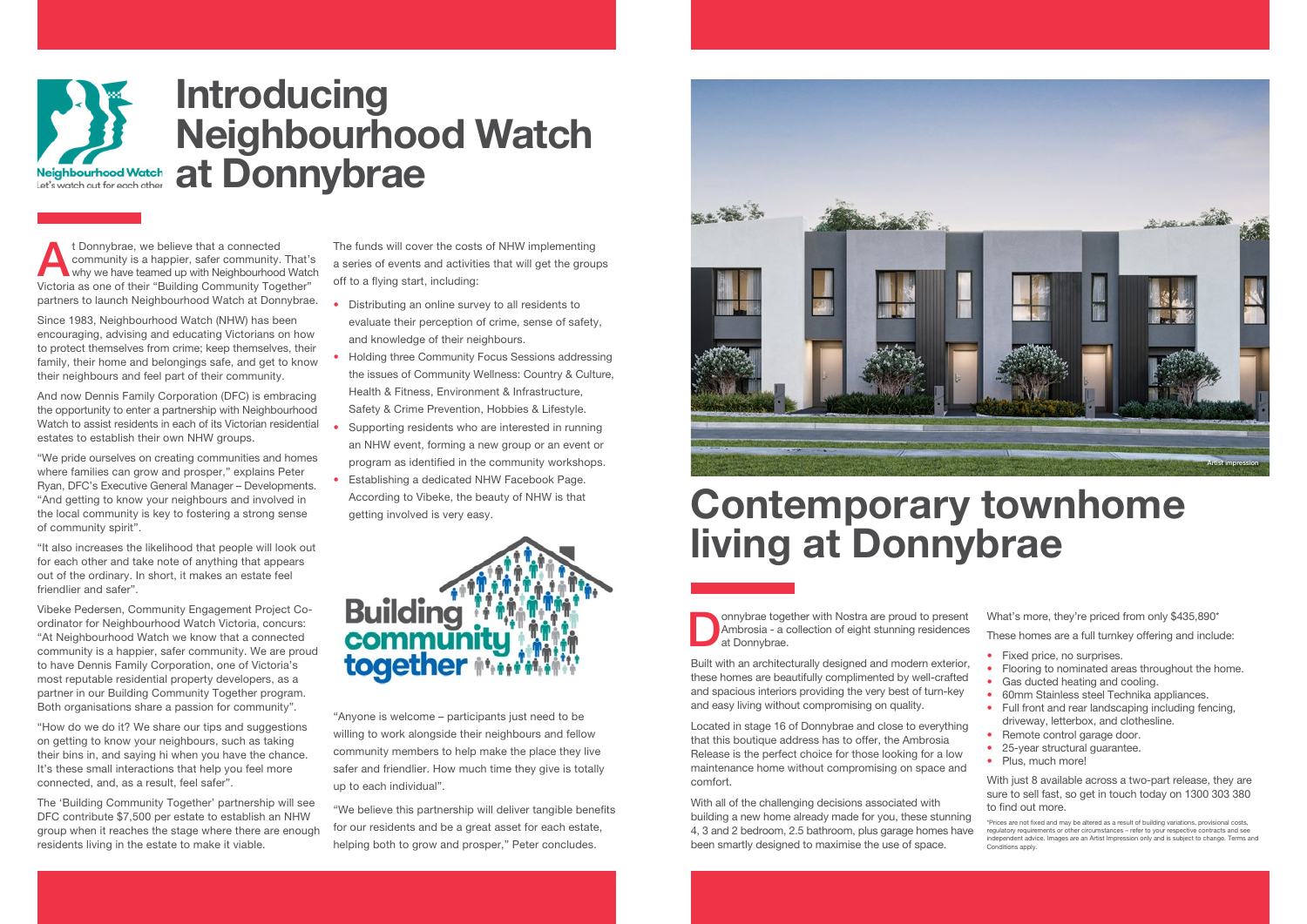The community also enjoyed plenty of family favourites with face painting, a petting farm, a roving bubbleologist and the ever-popular DJ Dagogo who had everyone up and moving with a variety of dance lessons. Those who needed some extra energy, or just a sweet treat also enjoyed free ice-creams and mini doughnuts to keep them going.

To celebrate the opening of the new Dinosaur-themed playground, in Stage 4, the Dennis Family Corporation recently hosted a big Family Fun Day around the park. It was an action-packed afternoon filled with activities for the whole family. Families might have thought they had been transported back to prehistoric times as they watch Dinosaurs from Dinomaniacs roam throughout the park and took part in other dinosaur inspired activities including balloon art, and Dinosaur-themed arts and crafts classes.





## **Community** fun at Donnybrae

I t's been a busy couple of months at Donnybrae with families getting out and about and making most of the sunshine before the cooler weather takes hold.

onnybrook residents will enjoy a new community<br>centre thanks to a funding boost from the state<br>government. centre thanks to a funding boost from the state government.

Our recent Easter Egg Hunt at Donnybrae certainly showed us how much the community loves a good Easter Egg Hunt, and a Hot Cross Bun! It was wonderful to see the community come together to celebrate the fun of Easter in the estate.

## **New** community centre for Donnybrook

Of course, an Easter celebration wouldn't be complete without a visit from the Easter Bunny and some photo opportunities, and across the day everyone had on their sharpest eyes as they participated in the Easter Egg Hunts split into different age groups to ensure maximum fun. Whilst the kids played and hunted for chocolatey egg treats across Donnybrae's Southern Park, the adults were kept busy whilst they watched with a complimentary hot drink and delicious Hot Cross Bun.

**Plums are plentiful this time of year and are rich in**<br>
having a positive effect on bone health. They are a good<br> **Alternative Memorium Patersium and Vitarias** antioxidants helpful in reducing inflammation and also source of Calcium, Magnesium, Potassium and Vitamins A, C and K, so feel free to indulge guilt-free!

- 400g plums
- 1 cinnamon quill or 1/4 teaspoon of cinnamon powder
- 1/4 cup caster sugar
- 1 teaspoon vanilla extract
- 1/4 cup water

After the egg hunts concluded the fun continued with dancing lessons and arts and crafts to keep everyone busy well into the afternoon.

- 1 cup white medium grain rice, cooked to packet instructions
- 2 tablespoons cornflour
- 1 cup milk
- 300ml thickened cream
- 1 egg, beaten
- 1 teaspoon vanilla extract

The government will provide Whittlesea council with \$2 million from the Growing Suburbs Fund and \$709,500 from the Living Libraries Infrastructure Program for the Patterson Drive Community Centre.

### Plum delicious! T (serves 4)

The centre will include three kindergarten rooms, maternal and child health consultation suites, community kitchen and community hall, as well as a lounge and multipurpose activity spaces, which will house a library service and a range of community programs.

Yan Yan MP Danielle Green said it was great to see the government investing in Donnybrook's first community centre.

"The Patterson Drive Community Centre project will be an incredible asset for this growing area," she said.

"Thanks to this funding, Donnybrook families, children and community members will be able to access the services they need, close to where they live".



As the nights start to get darker earlier and the cold air begins to creep in, here is a delicious, easy dessert that is hassle-free and ready in minutes. The combination of plums and the perfect accompaniment of vanilla infused rice pudding is sure to be a favourite across the whole family.

### **PLUM COMPOTE**

### **RICE PUDDING**

### **METHOD**

- 1. For the plum compote, place cinnamon, vanilla and caster sugar in a pan with 1/4 cup of water, stirring gently until well combined, add in the plums.
- 2. Bring to the boil over medium-high heat, then reduce heat to low and simmer for 8-10 minutes until the plums are soft and the liquid has turned to a syrupy consistency. Turn off the heat and set aside.
- 3. To make the rice pudding, combine cooked rice, cornflour, milk, cream, vanilla and beaten egg in a saucepan over a low to medium heat.
- 4. Cook for 5 minutes, stirring gently until thick and creamy. Divide evenly into 4 bowls and serve topped with plum compote.